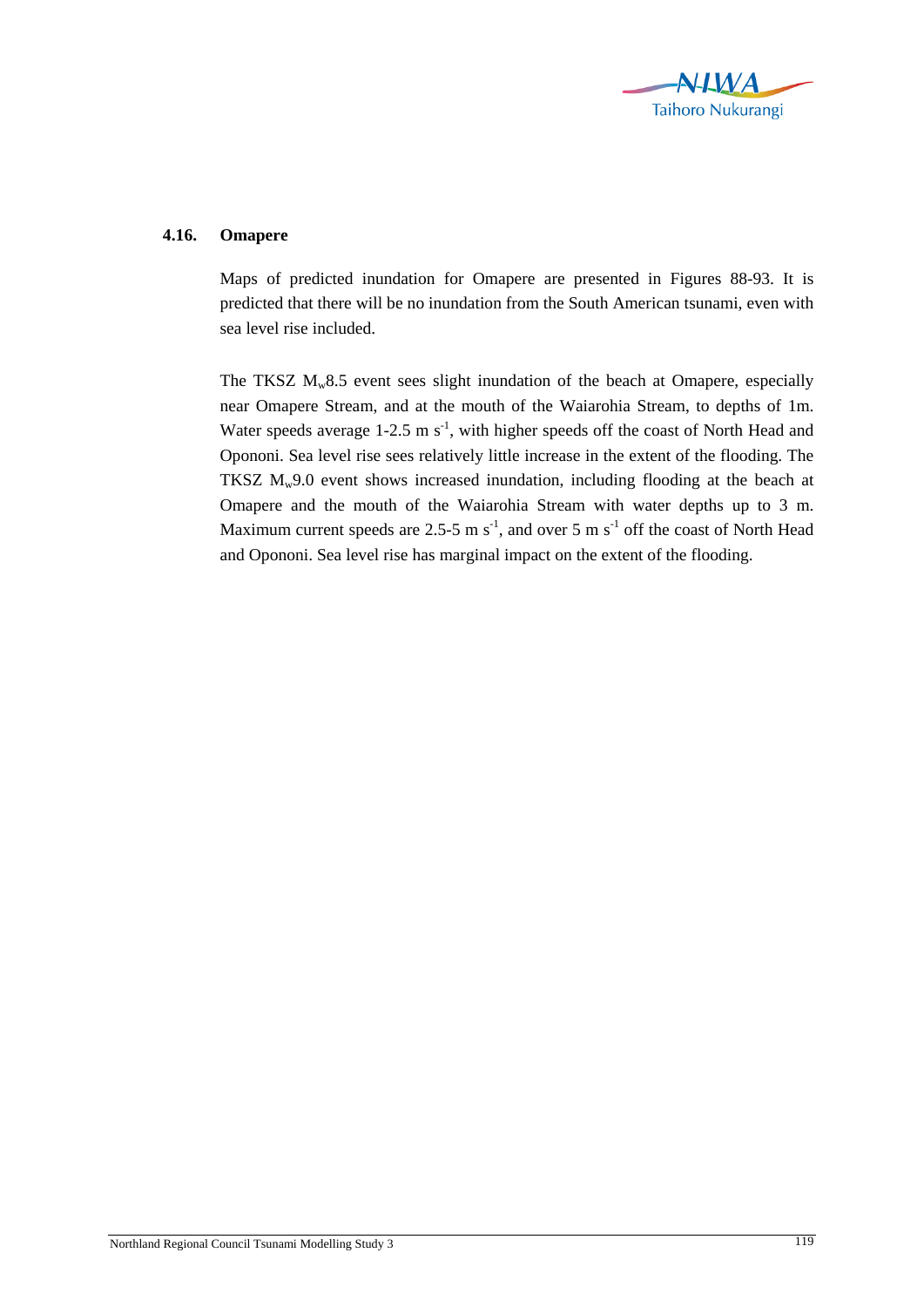





**Figure 88: Omapere: Maximum inundation speed (upper) and depth (lower) plots for the South American tsunami scenario at MHWS (to extent of LiDAR).**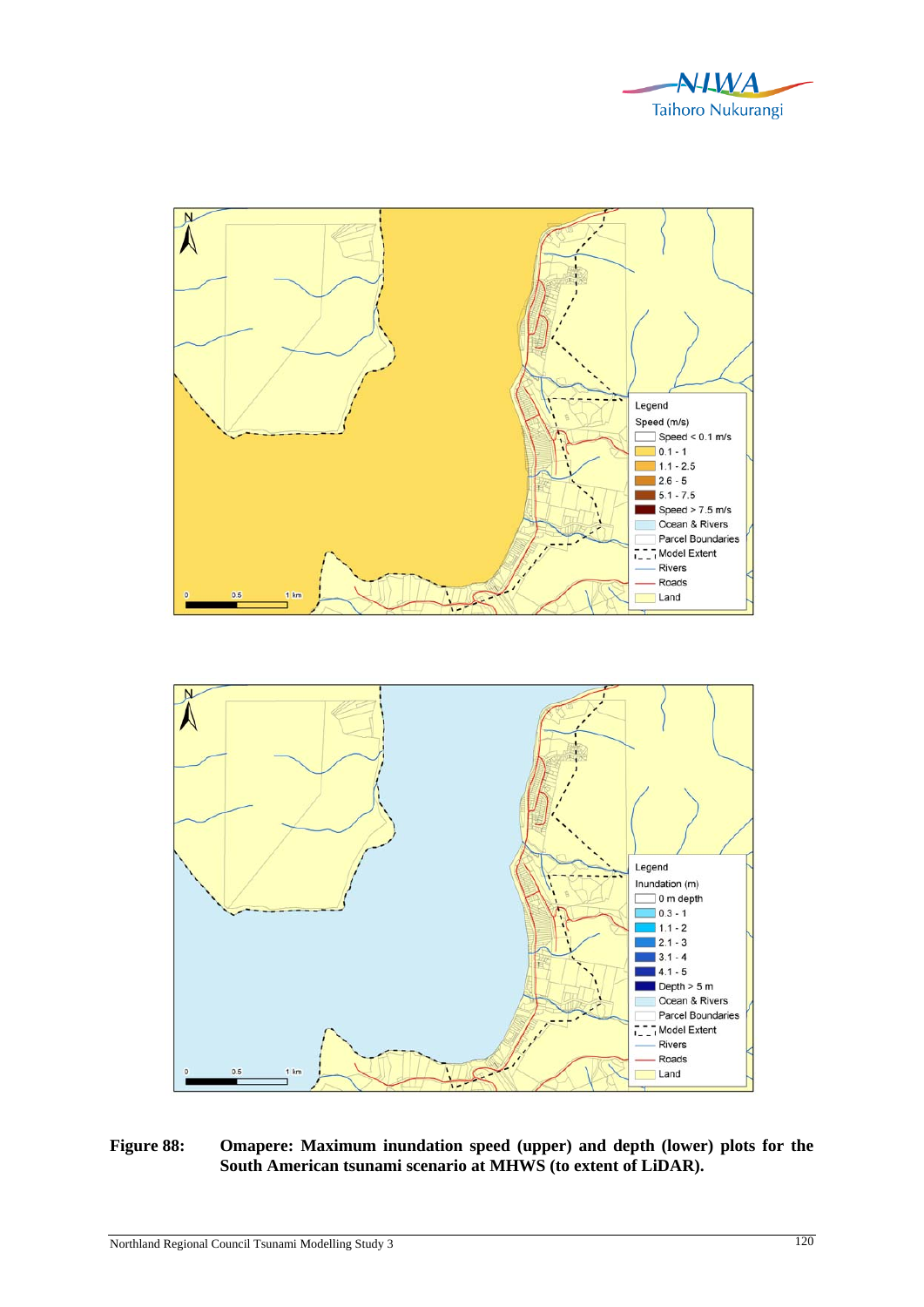





**Figure 89: Omapere: Maximum inundation speed (upper) and depth (lower) plots for the South American tsunami scenario at MHWS + 50cm (to extent of LiDAR).**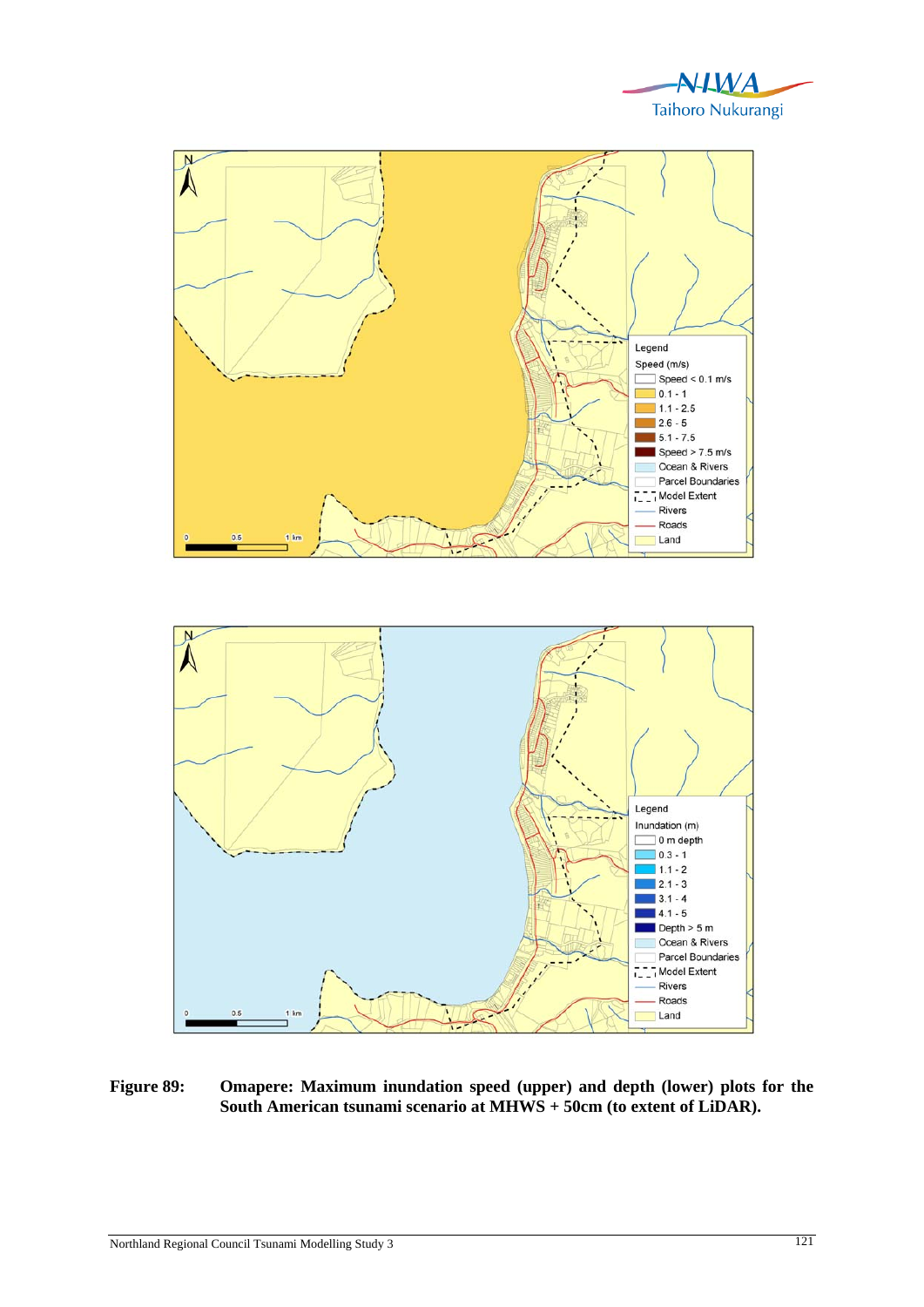





**Figure 90: Omapere: Maximum inundation speed (upper) and depth (lower) plots for the Mw8.5 Tonga-Kermadec subduction zone scenario at MHWS (to extent of LiDAR).**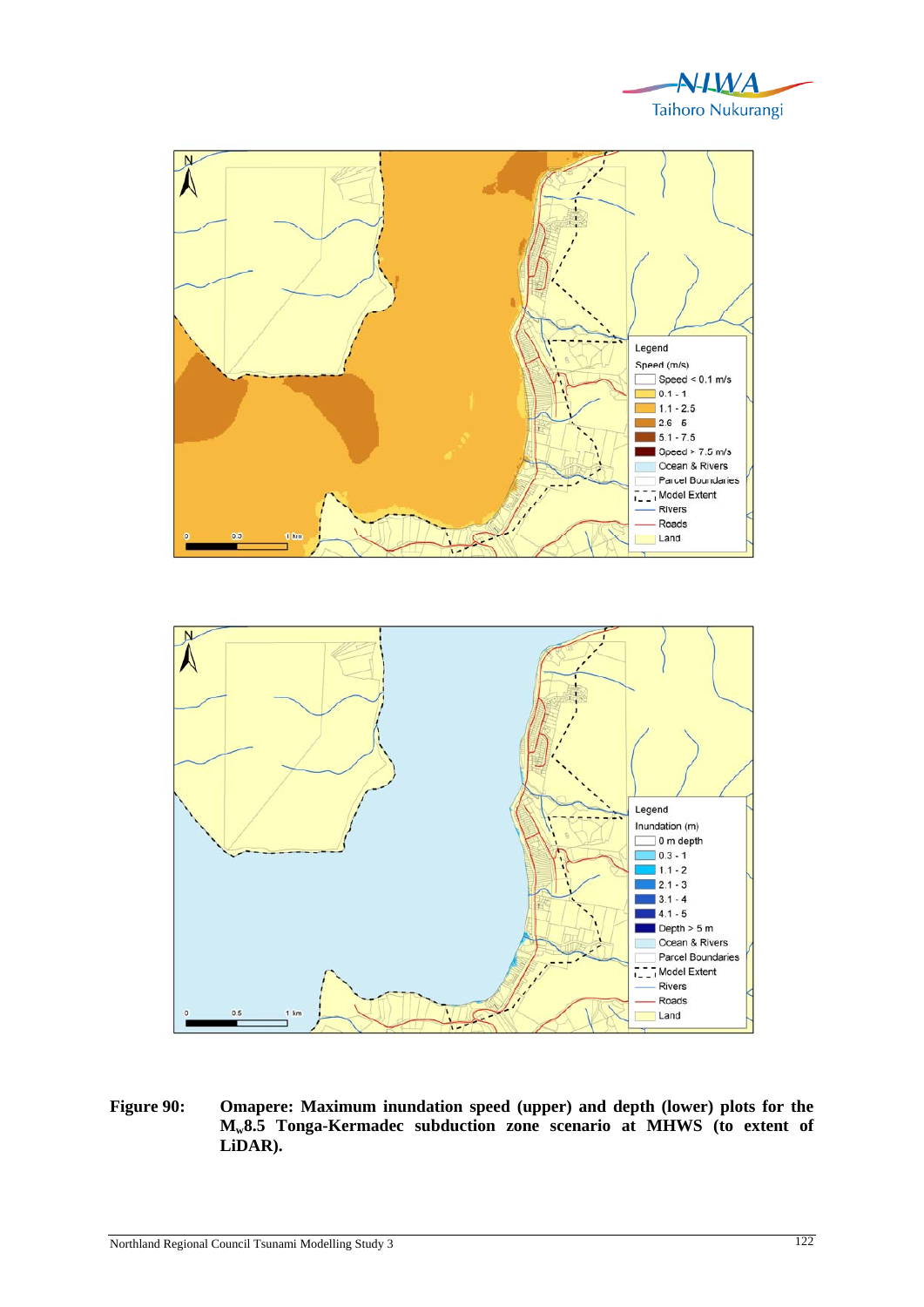





**Figure 91: Omapere: Maximum inundation speed (upper) and depth (lower) plots for the Mw8.5 Tonga-Kermadec subduction zone scenario at MHWS + 50cm (to extent of LiDAR).**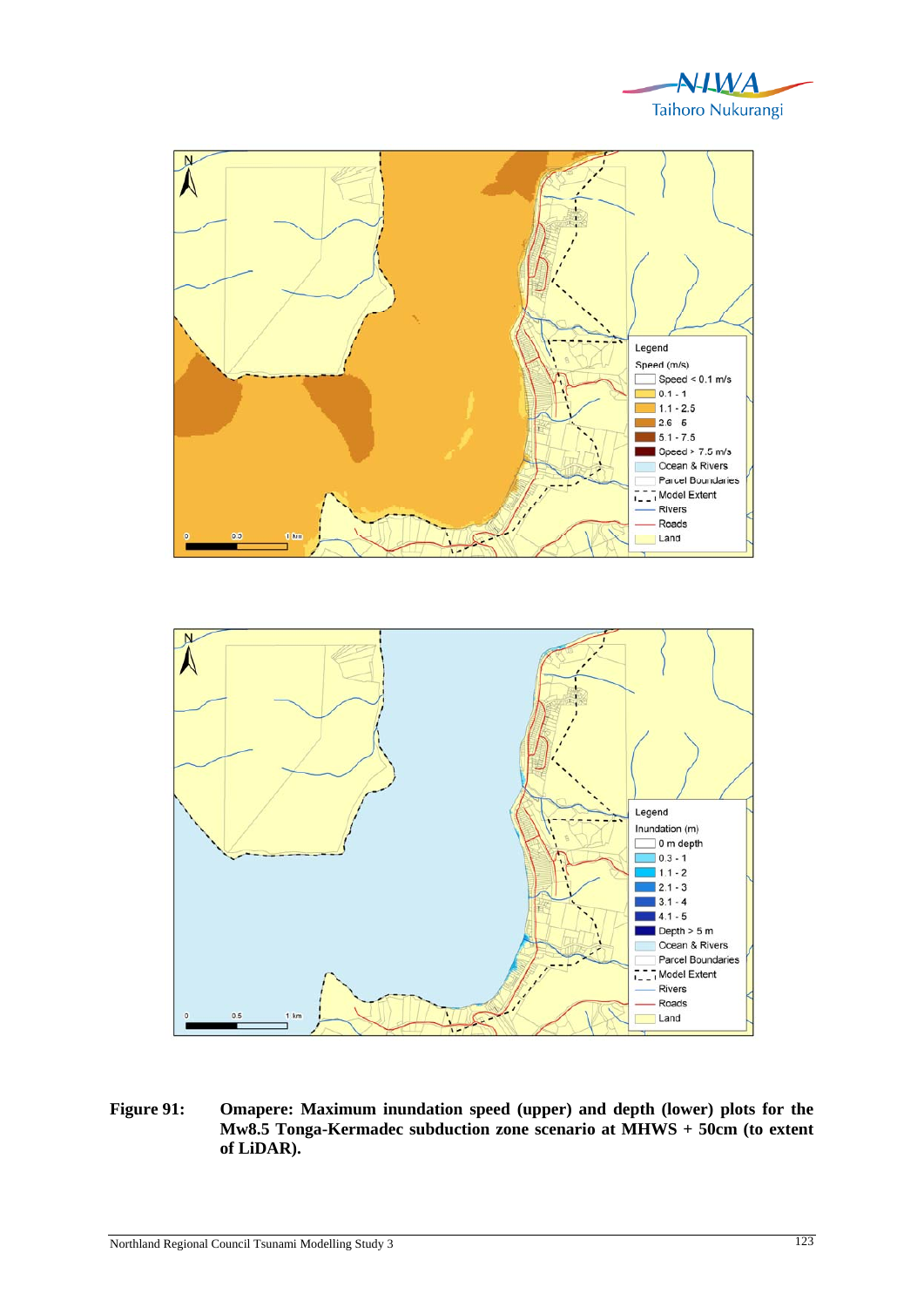





**Figure 92: Omapere: Maximum inundation speed (upper) and depth (lower) plots for the Mw9.0 Tonga-Kermadec subduction zone scenario at MHWS (to extent of LiDAR).**